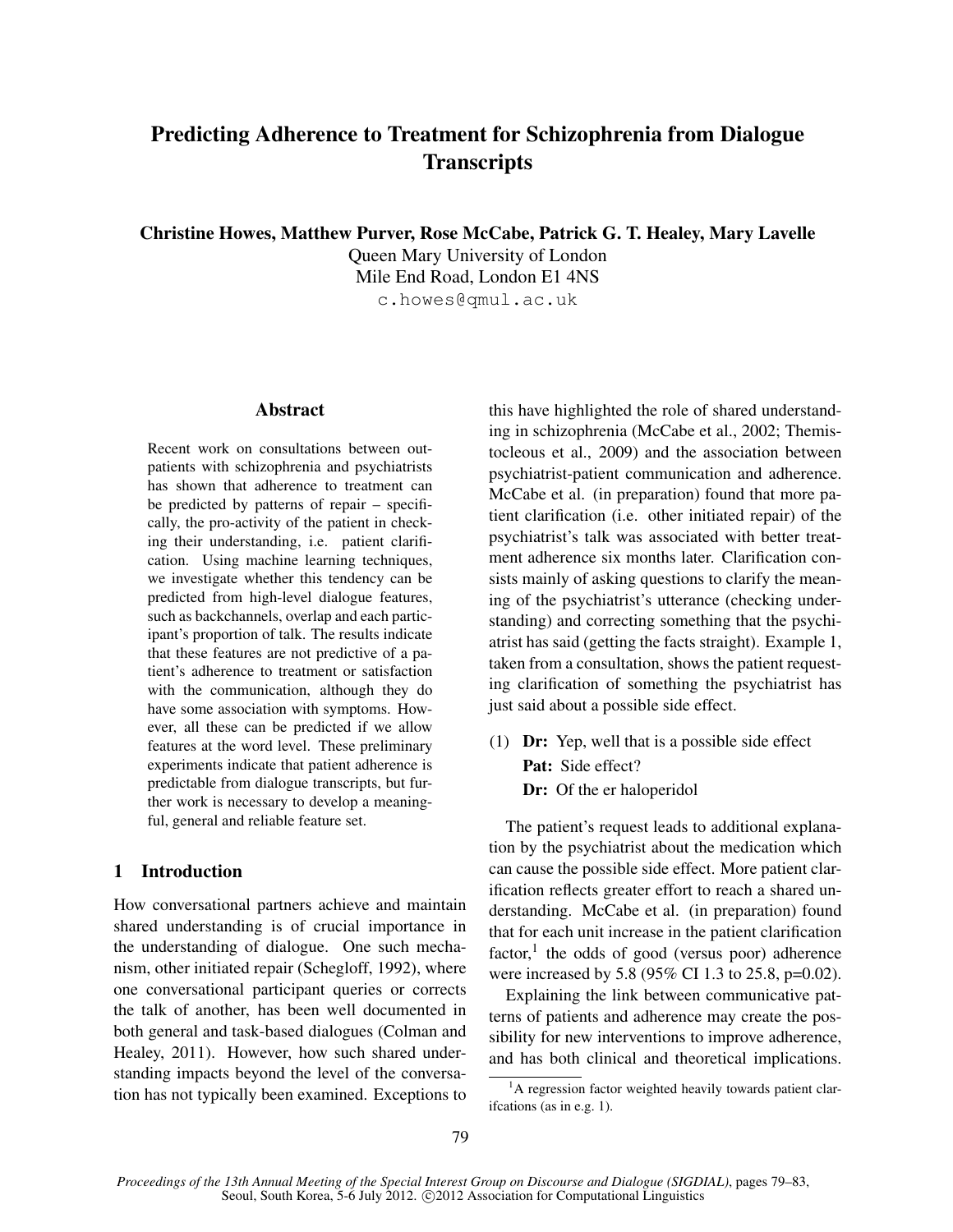However, there is no evidence regarding what factors influence patient clarification and may explain the link with adherence. If patient clarification is a measure of greater communicational effort, or engagement, then we might expect other dialogue measures, such as the amount of acknowledgements or other grounding cues (Traum and Allen, 1992), or the proportion of talk per person, to be correlated with other initiated repair and therefore similarly predictive of subsequent adherence behaviour. This is of particular importance if we wish to build a system to automatically predict possible (lack of) adherence from dialogue transcripts, especially given that the types of patient clarification which carry the highest weight in the patient clarification factor (next-turn repair initiators, Schegloff, 1992) are rare, occurring on average only 1.2 times per dialogue.

Further, although certain types of repair were shown to affect how patients reported they felt the conversation went, self-reports of symptoms and communicational factors are not predictive of adherence. Although micro-communicational behaviour (in the form of other initiated repair) does have a bearing on subsequent adherence behaviour, patients are unaware of this. Additional questions therefore concern whether we can predict patient's symptom levels and subjective analyses of the communication based only on overview dialogue factors.

# 2 Hypotheses

Factors which we would expect to index patient engagement, and thus be predictive of adherence to treatment are the amount of backchannel responses patients make, and the proportion of questions patients ask, both of which ought to be higher for the more engaged patients. We might also expect that such patients have a greater proportion of the talk overall, and/or longer turns on average, though note that this conversational pattern might also be one in which the patient is not engaged, as they might not be responding to the feedback from their consultant.

For the symptom scores (see below for details), we should expect that patients with high levels of negative symptoms (which includes loss of affect and poverty of speech) would produce less talk overall, and in general produce shorter turns. There should also be more noticeable gaps in the dialogues (defined as greater than approximately 200ms, (Heldner and Edlund, 2010)). Contrarily, for positive symptoms, (including hallucinations and delusions) patients ought to produce longer turns and have a greater proportion of the talk.

We also expect to see effects on how patients felt the conversation went from the amount of overlap, though as overlap can be both intended and interpreted as either interruptive or collaborative (as with e.g. overlapping backchannels) it is unclear which direction such a prediction should take.

# 3 Method

131 dialogues from outpatient consultations between patients and psychiatrists were analysed according to a number of factors. Each of these factors, detailed in table 1, below, is calculated for each dialogue participant (with the exception of pauses). Each patient featured in only one of the dialogues however, there were only 29 doctors in the study, so the same clinician may have featured in several of the dialogues with different patients. The consultations varied in length, with the shortest consisting of 61 turns (438 words) and the longest 881 turns (13178 words), with an average of 320.5 turns (2706.4 words). In addition, a third party was present in 47 of the consultations.

Following the consultation, each patient was asked questions from standard questionnaires to ascertain their level of symptoms, and their evaluation of aspects of the consultation. The positive and negative syndrome scale (PANSS) (Kay et al., 1987) assesses positive, negative and general symptoms on a 7-point scale of severity (1=absent – 7=extreme). Positive symptoms represent a change in the patients' behaviour or thoughts and include sensory hallucinations and delusional beliefs. Negative symptoms represent a withdrawal or reduction in functioning, including blunted affect, and emotional withdrawal and alogia (poverty of speech). Positive and negative subscale scores ranged from 7 (absent) – 49 (extreme), general symptoms (such as anxiety) scores ranged from 16 (absent) – 112 (extreme).

Patient satisfaction with the communication was assessed using the Patient Experience Questionnaire (PEQ) (Steine et al., 2001). Three of the five subscales (12 questions) were used as the others were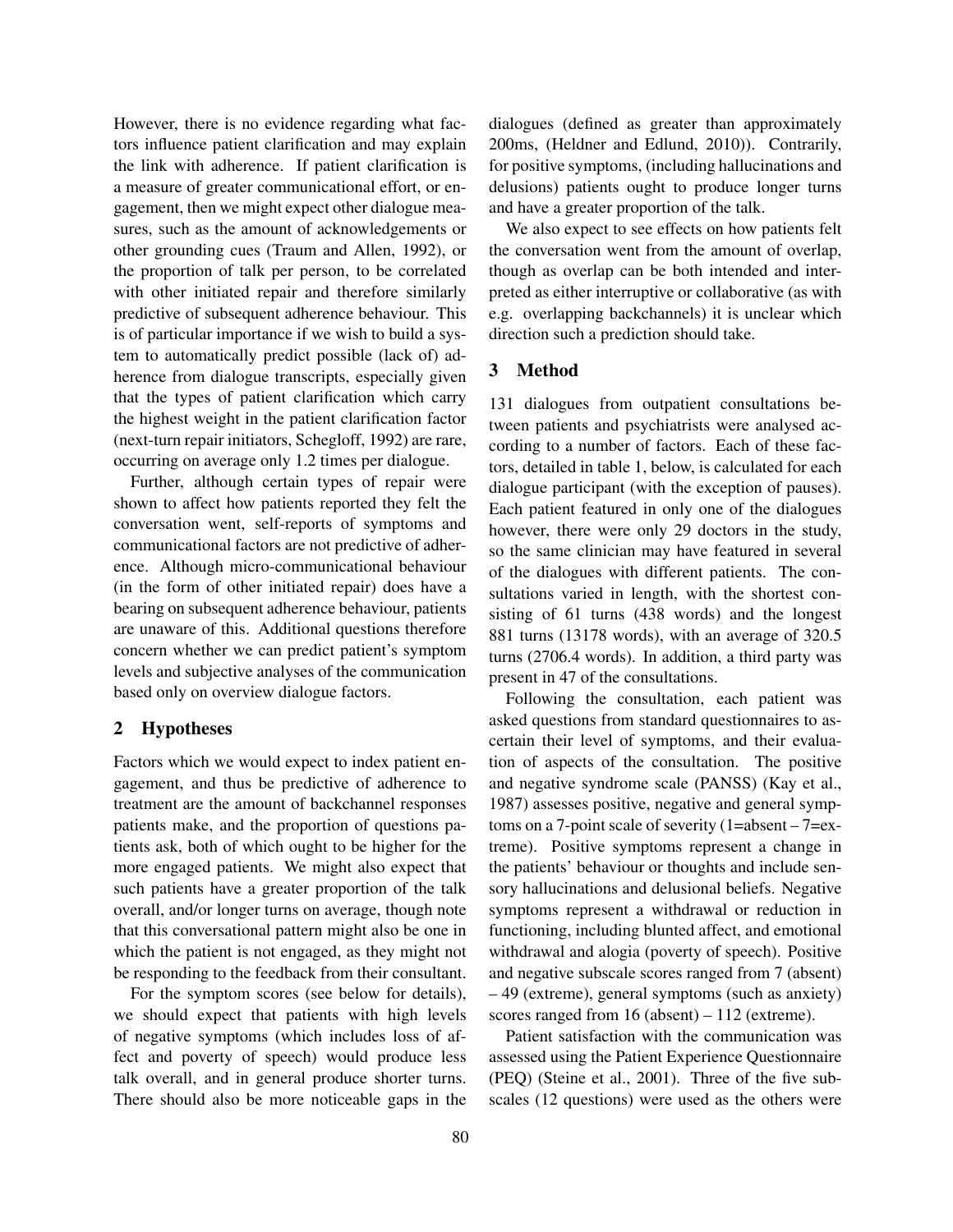not relevant, having been developed for primary care. The three subscales were 'communication experiences', 'communication barriers' and 'emotions immediately after the visit'. For the communication subscales, items were measured on a 5-point Likert scale, with 1=disagree completely and 5=agree completely. The four items for the emotion scale were measured on a 7-point visual analogue scale, with opposing emotions were at either end. A higher score indicates a better experience.

Adherence to treatment was rated by the clinicians as good ( $> 75\%$ ), average (25  $- 75\%$ ) or poor  $(< 25\%)$  six months after the consultation. Due to the low incidence of poor ratings (only 8 dialogues), this was converted to a binary score of 1 for good adherence (91 patients), and 0 otherwise (37). Ratings were not available for the remaining dialogues.

| Measure                   | Description                          |  |  |  |  |
|---------------------------|--------------------------------------|--|--|--|--|
| Turns                     | Total number of turns                |  |  |  |  |
| Words                     | Total number of words spoken         |  |  |  |  |
| Proportion                | Proportion of total talk in words    |  |  |  |  |
|                           | (by each participant)                |  |  |  |  |
| WordsPerTurn              | Average length of turn in words      |  |  |  |  |
| WhPerWord                 | Proportion of wh-words (e.g.         |  |  |  |  |
|                           | what? who?) per word                 |  |  |  |  |
| <b>OCRPerWord</b>         | Proportion of open class repair ini- |  |  |  |  |
|                           | tiators (e.g. pardon? huh?) per      |  |  |  |  |
|                           | word                                 |  |  |  |  |
| <b>BackchannelPerWord</b> | Proportion of backchannels (e.g.     |  |  |  |  |
|                           | uh-huh, yeah) per word               |  |  |  |  |
| RepeatPerWord             | Proportion of words repeated from    |  |  |  |  |
|                           | preceding turn by other person       |  |  |  |  |
| OverlapAny                | Proportion of turns containing any   |  |  |  |  |
|                           | overlapping talk                     |  |  |  |  |
| OverlapAll                | Proportion of turns entirely over-   |  |  |  |  |
|                           | lapping another turn                 |  |  |  |  |
| QMark                     | Proportion of turns containing a     |  |  |  |  |
|                           | question mark                        |  |  |  |  |
| TimedPause                | Pause of more than approx 200ms,     |  |  |  |  |
|                           | as marked on the transcripts         |  |  |  |  |

Table 1: Measures from outpatient consultations

### 3.1 Classification Experiments

We performed a series of classification experiments using the Weka machine learning toolkit (Hall et al., 2009) to predict each of the outcome measures outlined above (symptom measures, satisfaction measures, and adherence to treatment). In each case, outcome measures were converted to binary high/low scores on an equal frequency basis (i.e.

providing approximately equal numbers of high and low instances). Features used were the high-level measures given in Table 1, and/or all unigrams extracted from the transcript; in both cases, features from doctor and patient were treated separately. Unigrams were produced by tokenising the lower-cased transcripts on white space; no stemming or stopword removal was performed, and feature values were binary i.e. indicating only presence or absence of the word spoken by the given speaker in the given dialogue.<sup>2</sup> Given the small size of our dataset (131 instances) and the large feature space resulting  $($  > 6500 features), we selected features based on their predictive ability across the entire dataset (using Weka's CfsSubsetEval selector), reducing the number of features to 50-100. In order to avoid biasing towards doctor-specific features, we used only words spoken by patients in these experiments – each patient only features in one dialogue, so patient-specific vocabulary cannot help performance across dialogues. All unigram features thus selected were used in at least 3 dialogues. $3$ 

#### 4 Results

Experiments including unigram features used Lib-SVM's support vector machine implementation (Chang and Lin, 2001) with a radial basis function kernel; experiments with only high-level features used J48 decision trees. In each case, experiments used 5-fold cross-validation.<sup>4</sup> In experiments predicting adherence, the distribution between positive and negative (i.e. good and bad adherence) made it impossible to balance the dataset - as this can be problematic for decision tree classifiers, we also present results for a downsampled dataset with only 71 instances but which provides balance. Performance is shown in Table 2 as overall percentage accuracy, and is compared to a majority-class baseline throughout; results which are significantly different at the 5% level according to a  $\chi^2$  test from a

<sup>&</sup>lt;sup>2</sup>Experiments with frequency counts did not affect the results as reported.

<sup>&</sup>lt;sup>3</sup>Bi- and tri-gram features were not extracted from this data because of the small amount of data available which we felt would result in models that suffered from overfitting (note that the same concern holds for the unigram features).

<sup>&</sup>lt;sup>4</sup>Classifiers were trained on 80% and tested on 20% of the sample, with this was repeated 5 times over each possible 80/20 combination so as to test the whole dataset.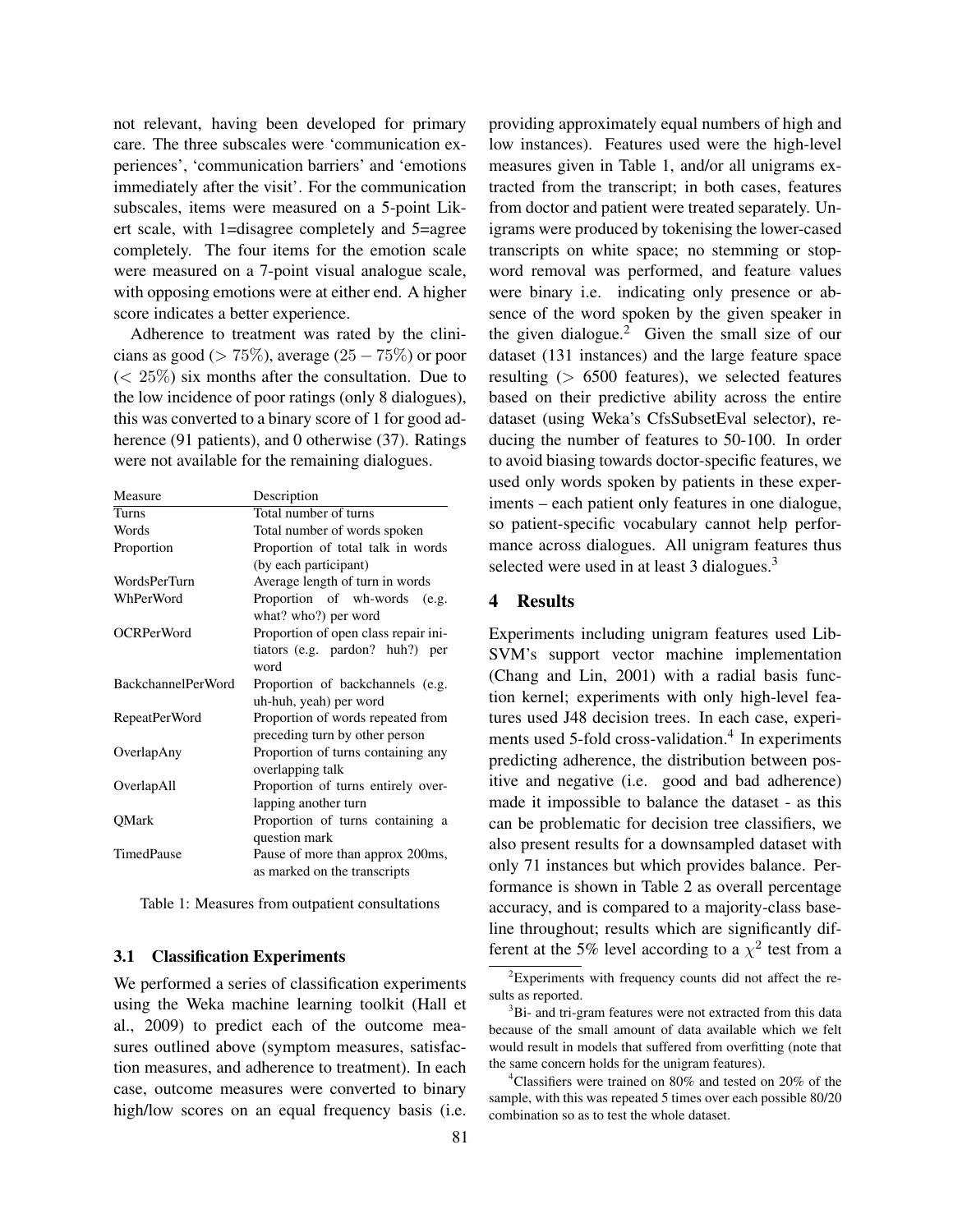random distribution and the majority class distribution are shown marked with \*.

|                      | <b>Baseline</b> | Words   | High-level |
|----------------------|-----------------|---------|------------|
| PANSS positive       | 51.1            | $87.0*$ | 56.5*      |
| PANSS negative       | 49.6            | 87.8*   | $56.5*$    |
| PANSS general        | 48.4            | $91.1*$ | 54.0       |
| PEQ emotions         | 51.9            | $89.1*$ | 53.5       |
| PEQ communication    | 50.8            | 79.8*   | 52.4       |
| PEQ comm. barriers   | 51.6            | $90.6*$ | 51.6       |
| PEQ overall          | 50.8            | $90.6*$ | 53.9       |
| Adherence            | 73.2            | $91.1*$ | 63.4       |
| Adherence (balanced) | 53.5            | $93.0*$ | 52.1       |

Table 2: Percentage accuracies vs feature set

Results show good performance for all experiments when including lexical features, with all factors being predictable with around 90% accuracy with the exception of PEQ communication at just below 80%. However, using high-level features alone gives negligible performance, except for a small benefit on the PANSS negative and positive symptom measures, though contrary to our hypotheses the most important high-level features were OCR-PerWord by the doctor (negative) and WhWords by an other participant (positive).

Examination of the most predictive unigrams shows that sets selected for different outcome measures are different: for example, the 54 features selected for adherence and the 73 selected for PEQ overall have only 1 word in common (*"mates"*). Adherence-related words include words related to conditions, treatment and medication (*"schizophrenic"*, *"sickness"*, *"symptoms"*, *"worse"*, *"pains"*, *"flashbacks"*, *"sodium"*, *"chemical"*, *"monthly"*); PEQ-related words include those related to personal life (*"sundays"*, *"thursdays"*, *"television"*, *"sofa"*, *"wine"*, *"personally"*, *"played"*), and filled pauses (*"eerrmm"*, *"uhhm"*) – although more investigation is required to draw any firm conclusions from these. Table 3 shows the full lists for adherence and PEQ overall.

#### 5 Discussion and Conclusions

The results show that although we can weakly predict symptoms at levels above chance using only high-level dialogue factors, we cannot do so for adherence, or satisfaction measures. Despite the link between patient other initiated repair and adherence, this is also not an effective predictor for our machine learning approach because of the scarcity of the phenomenon, and the fact that many of the consultations for which the patients subsequently exhibited good adherence behaviour do not feature a single patient clarification, which may be linked to psychiatrist clarity rather than lack of effort or engagement on the patient's part.

The high accuracies with lexical features show that some aspects of the consultations do enable accurate prediction of adherence, PEQ measures and symptoms. However, as the features which allow us to achieve such good results rely on specific words used, it is unclear how generalisable or interpretable such results are. The lexical features chosen do generalise over our dataset (in which individual patients appear only once), and exclude doctor talk, so cannot be simply picking out unique unigram signatures relating to individual patients or doctors; however, given the small size of the dataset used for this initial investigation with its constrained domain, genre and topics, and the use of the whole dataset to select predictive words, it is unclear whether these results will scale up to a larger dataset.

We therefore suspect that more general, higherlevel dialogue features such as specific interaction phenomena (repair, question-answering) and/or more general models of topic may be required. While unigrams are too low-level to be explanatory and may not generalise, the dialogue features discussed are too high-level to be useful; we are therefore examining mid-level phenomena and models to capture the predictability while remaining general and providing more interpretable features and results. Although the word lists offer clues as to the relevance of specific words for the overall predictability, we would not like to leave it at that. Further experiments are therefore underway to investigate whether we can find a level of appropriate explanatory power and maximal predictivity using an interim level of analysis, for example with ngram and part-of-speech-based models, topic models based on word distributions, and turn-taking phenomena. Additional experiments also look at the turn-level data to see if the patient led clarification factor can be directly extracted from the transcripts.